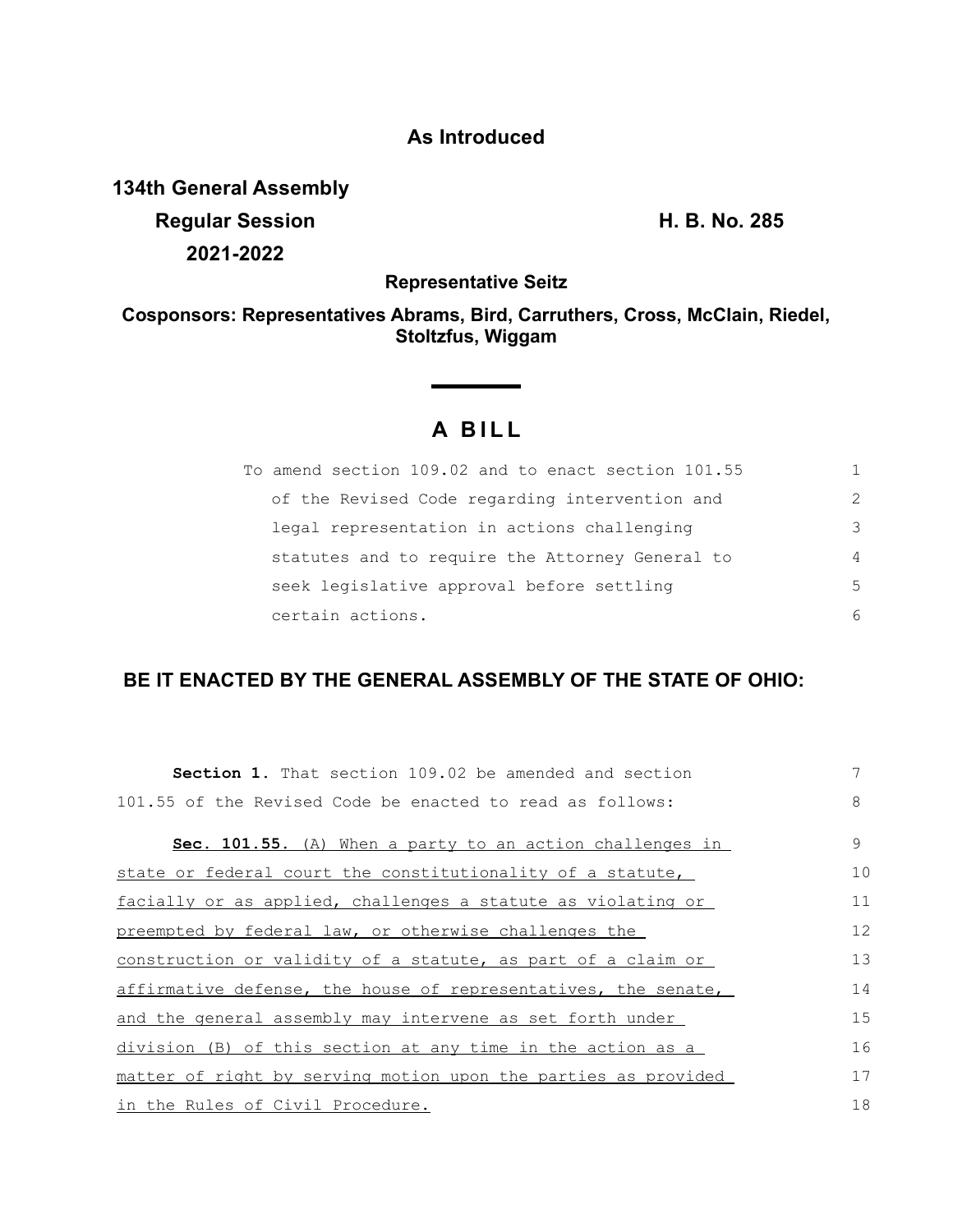| (B) (1) The speaker of the house of representatives may                | 19 |
|------------------------------------------------------------------------|----|
| intervene at any time in the action on behalf of the house of          | 20 |
| representatives. The speaker may obtain legal counsel other than       | 21 |
| from the attorney general, with the cost of representation paid        | 22 |
| from funds appropriated for that purpose, to represent the house       | 23 |
| of representatives in any action in which the speaker                  |    |
| intervenes.                                                            | 25 |
| (2) The president of the senate may intervene at any time              | 26 |
| <u>in the action on behalf of the senate. The president may obtain</u> | 27 |
| legal counsel other than from the attorney general, with the           | 28 |
| cost of representation paid from funds appropriated for that           | 29 |
| purpose, to represent the senate in any action in which the            | 30 |
| president intervenes.                                                  | 31 |
| (3) The president of the senate and the speaker of the                 | 32 |
| house of representatives, acting jointly, may intervene at any         | 33 |
| time in the action on behalf of the general assembly. The              | 34 |
| president and the speaker, acting jointly, may obtain legal            | 35 |
| counsel other than from the attorney general, with the cost of         | 36 |
| representation paid from funds appropriated for that purpose, to       | 37 |
| <u>represent the general assembly in any action in which the</u>       | 38 |
| president and speaker jointly intervene.                               | 39 |
| (C) No individual member, or group of members, of the                  | 40 |
| senate or house of representatives, except the president and           | 41 |
| speaker as provided under this section, shall intervene in an          | 42 |
| action described in division (A) of this section or obtain legal       | 43 |
| counsel at public expense under this section, in the member's or       | 44 |
| group's capacity as a member or members of the senate or house         |    |
| of representatives.                                                    |    |
| Sec. 109.02. $(A)$ The attorney general is the chief law               | 47 |
| officer for the state and all its departments and shall be             | 48 |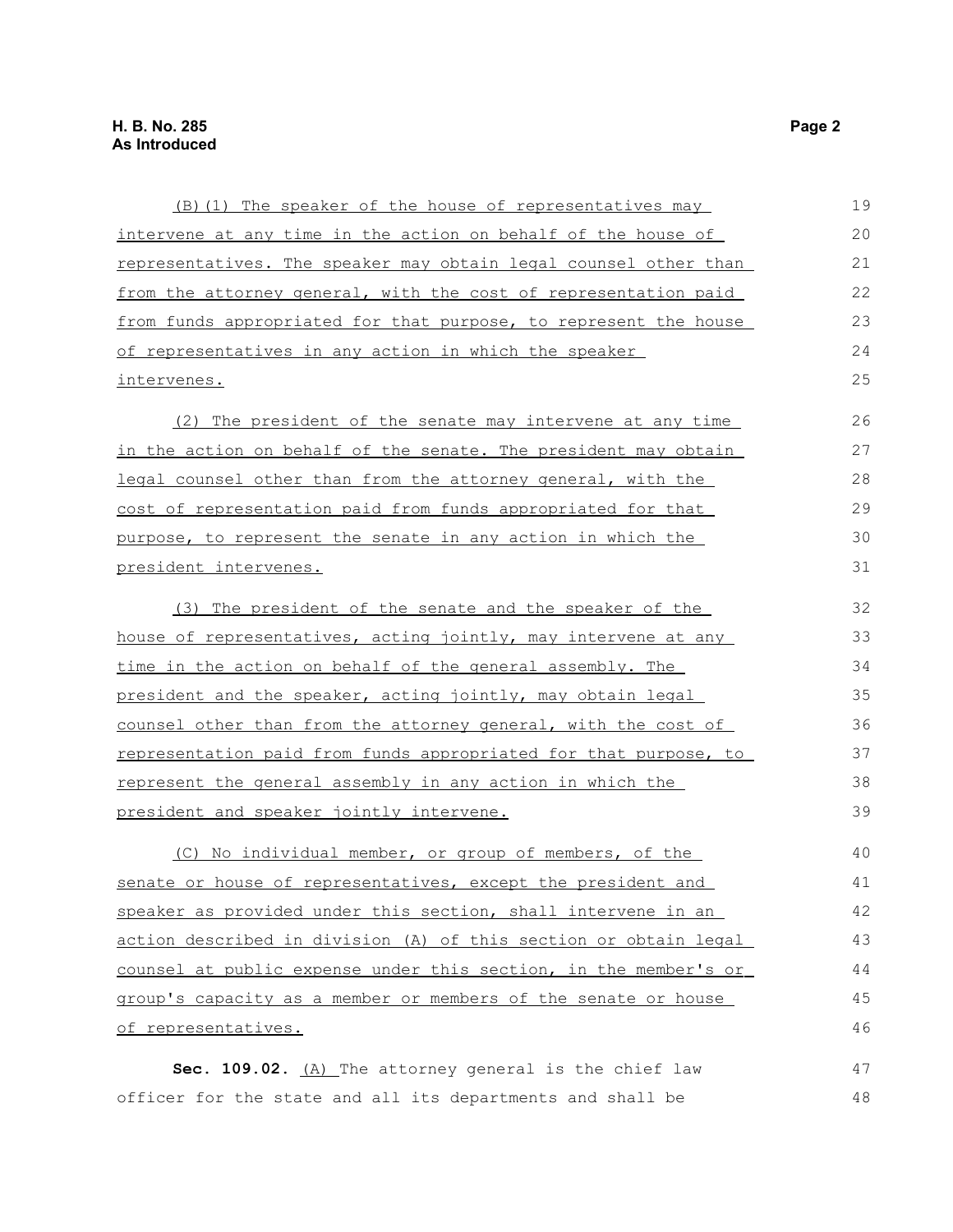provided with adequate office space in Columbus. Except as provided in section 101.55, in division (E) of section 120.06, and in sections 3517.152 to 3517.157 of the Revised Code, no state officer or board, or head of a department or institution of the state shall employ, or be represented by, other counsel or attorneys at law. The attorney general shall appear for the state in the trial and argument of all civil and criminal causes in the supreme court in which the state is directly or indirectly interested. When required by the governor or the general assembly, the attorney general shall appear for the state in any court or tribunal in a cause in which the state is a party, or in which the state is directly interested. Upon the written request of the governor, the attorney general shall prosecute any person indicted for a crime. (B) In any action brought against the state for injunctive relief or for which there is a proposed consent decree, the 49 50 51 52 53 54 55 56 57 58 59 60 61 62 63 64

attorney general may not compromise or settle the action without the approval of an intervenor under section 101.55 of the Revised Code or, if there is no intervenor under section 101.55 of the Revised Code, without first submitting a proposed plan to the legislature as provided in division (B) of this section. 65 66 67 68 69

(1) In the case of a proposed plan that concedes the unconstitutionality or other invalidity of a statute, facially or as applied, or concedes that a statute violates or is preempted by federal law, the attorney general shall submit the proposed plan to the standing committee of the house of representatives having responsibility for government oversight and the standing committee of the senate having responsibility for government oversight. The attorney general shall receive the joint approval of the committees, which shall operate in a joint manner for purposes of this section, before proceeding under 70 71 72 73 74 75 76 77 78 79